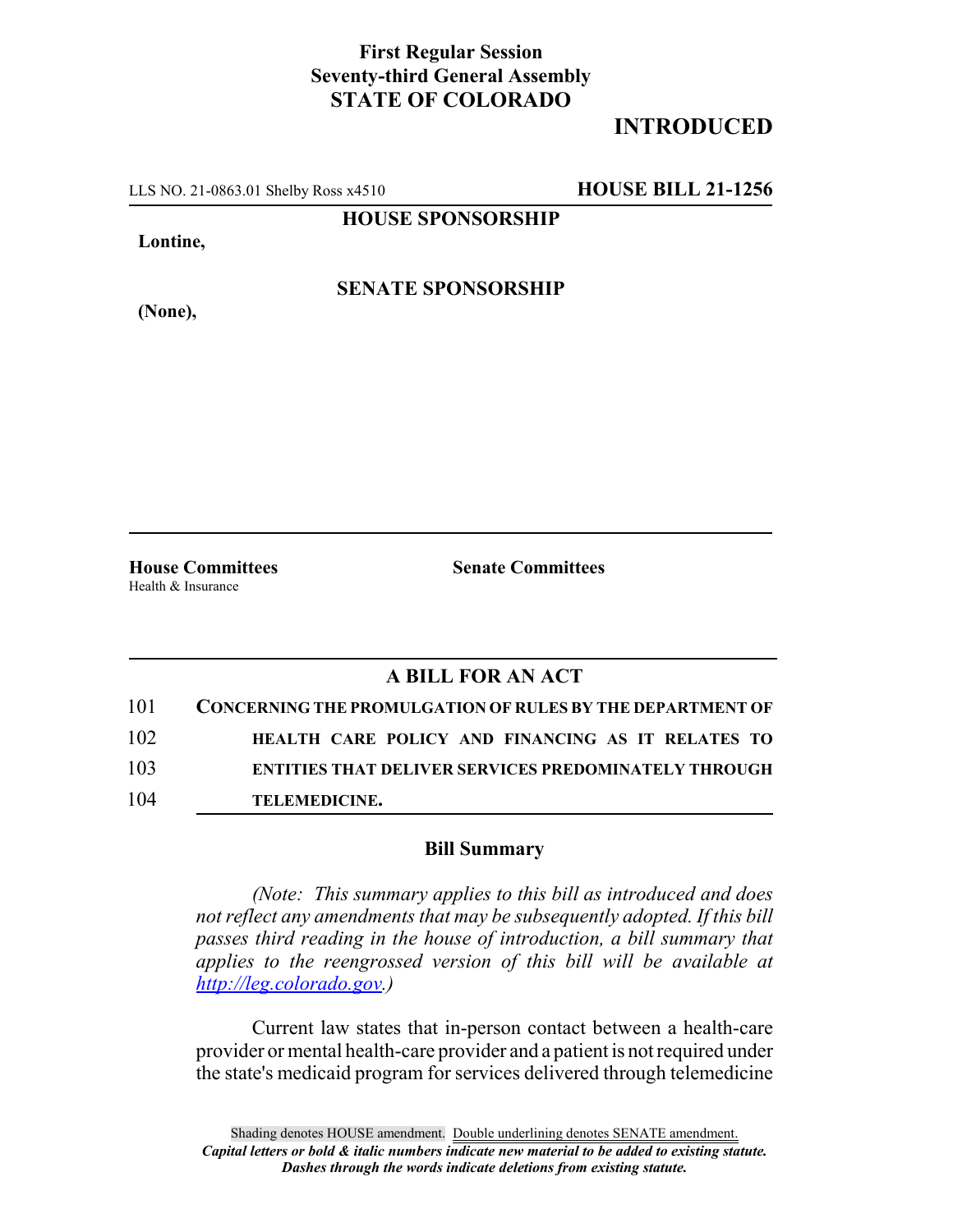that are otherwise eligible for reimbursement under medicaid. The bill requires the department of health care policy and financing to promulgate rules specifically relating to entities that deliver health-care or mental health-care services exclusively or predominately through telemedicine.

*Be it enacted by the General Assembly of the State of Colorado:*

 **SECTION 1.** In Colorado Revised Statutes, 25.5-5-320, **amend** (1) introductory portion as follows: **25.5-5-320. Telemedicine - reimbursement - disclosure statement - rules - definition - repeal.** (1) On or after July 1, 2006, in-person contact between a health-care or mental health-care provider and a patient is not required under the state's medical assistance program for health-care or mental health-care services delivered through telemedicine that are otherwise eligible for reimbursement under the program. THE STATE DEPARTMENT SHALL PROMULGATE RULES SPECIFICALLY RELATING TO ENTITIES THAT DELIVER HEALTH-CARE OR MENTAL HEALTH-CARE SERVICES EXCLUSIVELY OR PREDOMINATELY THROUGH TELEMEDICINE. Any health-care or mental health-care service 14 delivered through telemedicine must meet the same standard of care as an in-person visit. Telemedicine may be provided through interactive audio, interactive video, or interactive data communication, including but not limited to telephone, relay calls, interactive audiovisual modalities, and live chat, as long as the technologies are compliant with the federal "Health Insurance Portability and Accountability Act of 1996", Pub.L. 104-191, as amended. The health-care or mental health-care services are subject to reimbursement policies developed pursuant to the medical assistance program. This section also applies to managed care organizations that contract with the state department pursuant to the